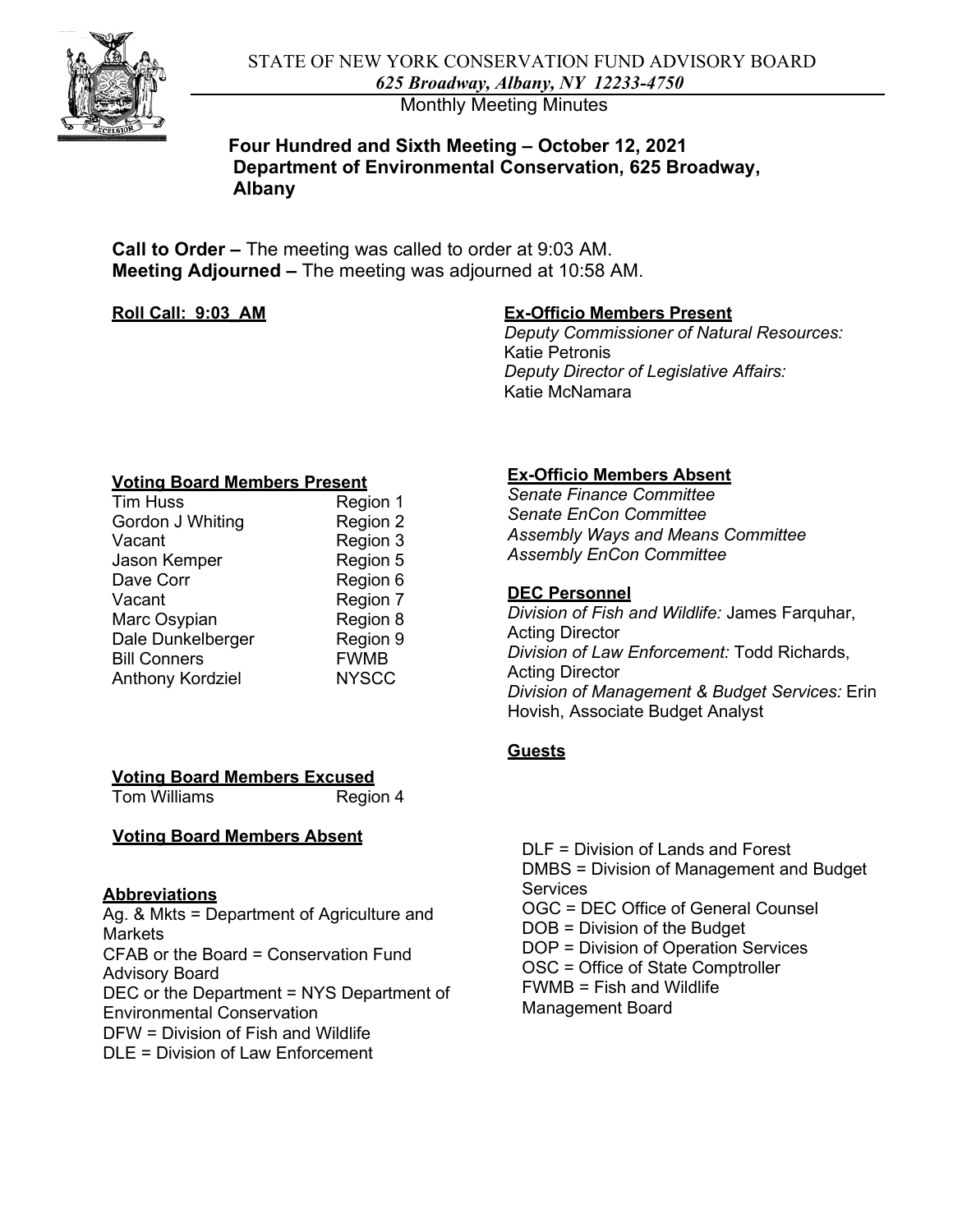# **Correspondence:** None

## **Minutes of Prior Meeting;**

*MOTION: Bill Conners motioned to accept September minutes; Dave Corr, Second, motion passed.* 

## **Executive Report:**

 Katie Petronis, Deputy Commissioner of Natural Resources Kate McNamera, Deputy Director of Legislative Affairs

- $\circ$  Katie Petronis advised the group that with the removal of the hiring freeze they have had more flexibility for hiring. In the last round of hiring nine new positions were filled. Will be including hatchery positions in the next round of hiring. Have been receiving strong applications for both the Division Director and Assistant Director positions.
- o Katie also advised that Erie County vetoed the youth hunt opt in.
- o Tim Huss brought up staffing for Law Enforcement. He would like to send a report regarding the staffing issues to the Commissioner.
- $\circ$  Katie also provided an update regarding the Otterbrook Bridge. A private party has offered to cover the cost of the bridge. An estimate of the cost has been submitted. Part of the delay is that the one bridge designer had retired in September.
- $\circ$  Bill Conners requested how much funding DEC derives from the Farm Bill.<br>Katie advised she would look into it.
- $\circ$  Dale brought up an issue with the paper that is used to print licenses on. People in his area were receiving last year's color. He asked if there was a supply issue. Jim stated that he would check with Mary Bailey regarding any issues with the paper supply.
- meetings while she is out on leave. o Katie McNamara advised the board that Jeshica Patel will be attending the

## **Division of Fish and Wildlife**

James Farquhar, Acting Director

- $\circ$  Jim provided an update regarding pending regulatory actions.  $\circ$  Jim provided an update regarding pending regulatory actions.<br>Subchapter G will be filed but the official adoption will be for January 1, 2022. Made this decision to hold the adoption so that the regulations would not be changed right as hunting season starts and because signage needs to be updated.
- $\circ$  Received approval to replace old elector-fishing boats. Will begin process to replace.